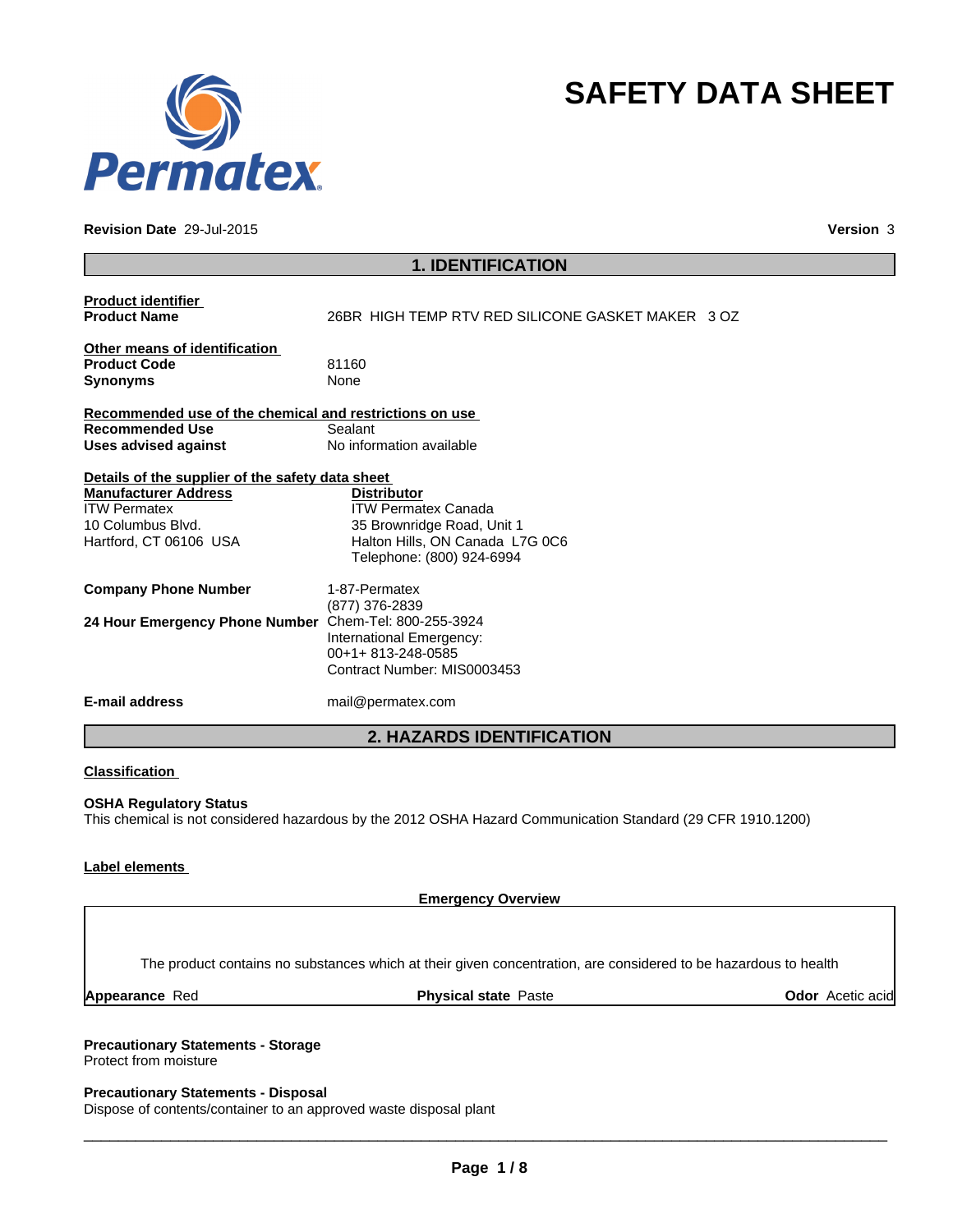### **Hazards not otherwise classified (HNOC)**

Not applicable

#### **Other Information**

- The classification as a carcinogen need not apply if the full refining history is known and it can be shown that the substance from which it is produced is not a carcinogen. This note applies only to certain complex oil derived substances in Annex I - Acetic acid produced during curing can irritate eyes, nose and throat

Unknown acute toxicity 12.3 % of the mixture consists of ingredient(s) of unknown toxicity

\_\_\_\_\_\_\_\_\_\_\_\_\_\_\_\_\_\_\_\_\_\_\_\_\_\_\_\_\_\_\_\_\_\_\_\_\_\_\_\_\_\_\_\_\_\_\_\_\_\_\_\_\_\_\_\_\_\_\_\_\_\_\_\_\_\_\_\_\_\_\_\_\_\_\_\_\_\_\_\_\_\_\_\_\_\_\_\_\_\_\_\_\_

## **3. COMPOSITION/INFORMATION ON INGREDIENTS**

#### **substance(s)**

| <b>Chemical Name</b>                                   | <b>CAS No</b> | Weight-%  | <b>Trade Secret</b> |
|--------------------------------------------------------|---------------|-----------|---------------------|
| POLY (DIMETHYLSILOXANE), HYDROXY<br><b>TERMINATED</b>  | 70131-67-8    | $40 - 70$ |                     |
| AMORPHOUS SILICA                                       | 7631-86-9     | $7 - 13$  |                     |
| DISTILLATES (PETROLEUM), HYDROTREATED<br><b>MIDDLE</b> | 64742-46-7    | $3 - 7$   |                     |
| <b>IRON OXIDE</b>                                      | 1309-37-1     | 1 - 5     |                     |
| <b>METHYLTRIACETOXYSILANE</b>                          | 4253-34-3     | - 5       |                     |
| <b>ETHYLTRIACETOXYSILANE</b>                           | 17689-77-9    | - 5       | ÷                   |
| TITANIUM DIOXIDE                                       | 13463-67-7    | - 5       |                     |

\*The exact percentage (concentration) of composition has been withheld as a trade secret.

## **4. FIRST AID MEASURES**

## **Description of first aid measures**

| <b>General advice</b>                                                      | Get medical advice/attention if you feel unwell.                                                                                                                                                 |  |  |
|----------------------------------------------------------------------------|--------------------------------------------------------------------------------------------------------------------------------------------------------------------------------------------------|--|--|
| Eye contact                                                                | IF IN EYES: Rinse cautiously with water for several minutes. Remove contact lenses, if<br>present and easy to do. Continue rinsing. If eye irritation persists: Get medical<br>advice/attention. |  |  |
| <b>Skin contact</b>                                                        | IF ON SKIN:. Wash skin with soap and water. If skin irritation persists, call a physician.<br>Wash contaminated clothing before reuse.                                                           |  |  |
| <b>Inhalation</b>                                                          | IF INHALED: Remove victim to fresh air and keep at rest in a position comfortable for<br>breathing. If symptoms persist, call a physician.                                                       |  |  |
| Ingestion                                                                  | IF SWALLOWED:. Do NOT induce vomiting. Never give anything by mouth to an<br>unconscious person. Call a physician.                                                                               |  |  |
| Self-protection of the first aider                                         | Use personal protective equipment as required.                                                                                                                                                   |  |  |
| Most important symptoms and effects, both acute and delayed                |                                                                                                                                                                                                  |  |  |
| <b>Symptoms</b>                                                            | See section 2 for more information.                                                                                                                                                              |  |  |
| Indication of any immediate medical attention and special treatment needed |                                                                                                                                                                                                  |  |  |
| Note to physicians                                                         | Treat symptomatically.                                                                                                                                                                           |  |  |
| <b>5. FIRE-FIGHTING MEASURES</b>                                           |                                                                                                                                                                                                  |  |  |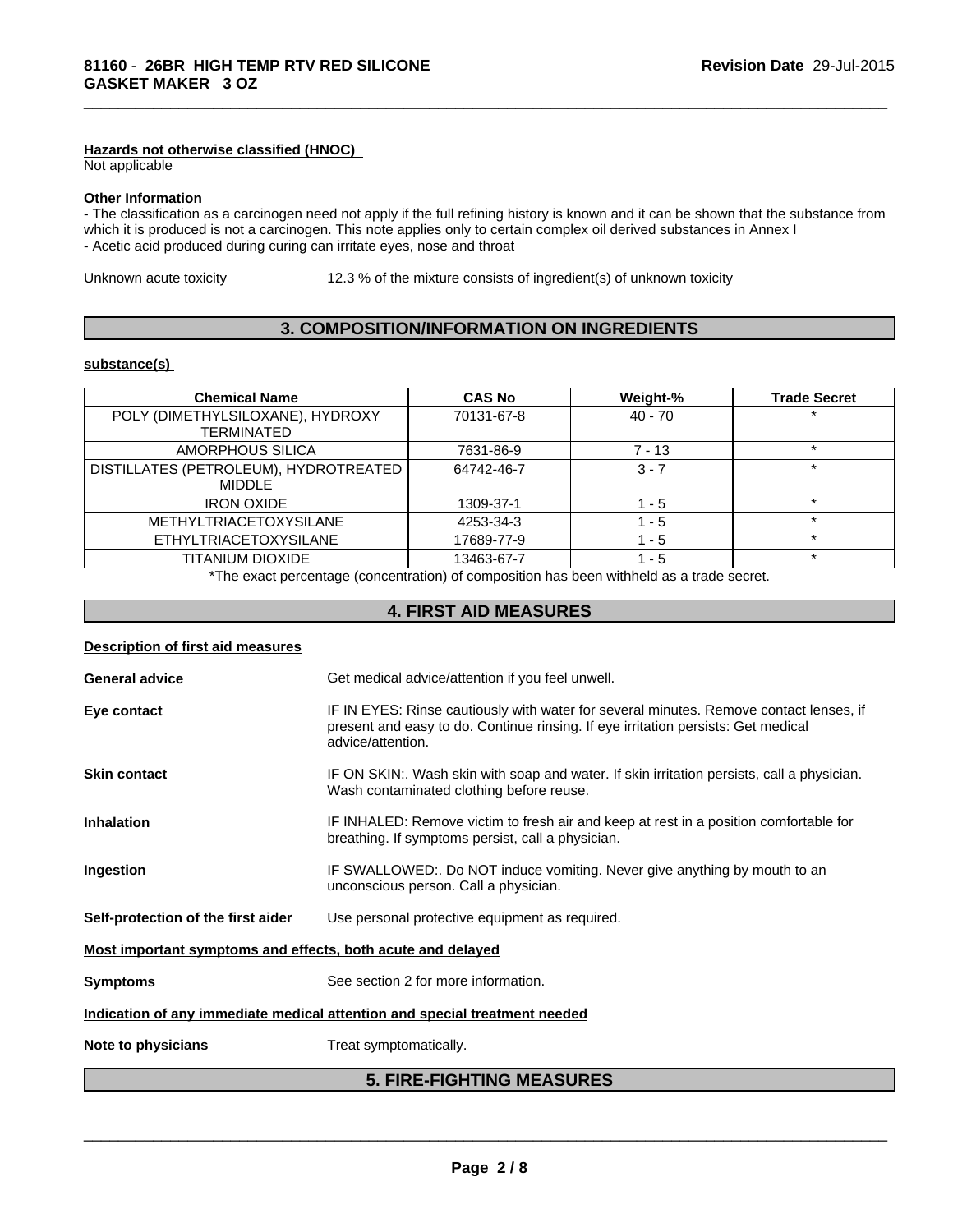| Suitable extinguishing media<br>Carbon dioxide (CO2), Dry chemical, Foam                                                                                                                           |                                                                                                                                                              |                                          |             |  |  |
|----------------------------------------------------------------------------------------------------------------------------------------------------------------------------------------------------|--------------------------------------------------------------------------------------------------------------------------------------------------------------|------------------------------------------|-------------|--|--|
| Unsuitable extinguishing media<br>None.                                                                                                                                                            |                                                                                                                                                              |                                          |             |  |  |
| Specific hazards arising from the chemical<br>None in particular.                                                                                                                                  |                                                                                                                                                              |                                          |             |  |  |
| <b>Explosion data</b><br><b>Sensitivity to Mechanical Impact</b><br><b>Sensitivity to Static Discharge</b>                                                                                         | None.<br>None.                                                                                                                                               |                                          |             |  |  |
| Protective equipment and precautions for firefighters<br>As in any fire, wear self-contained breathing apparatus pressure-demand, MSHA/NIOSH (approved or equivalent) and full<br>protective gear. |                                                                                                                                                              |                                          |             |  |  |
|                                                                                                                                                                                                    |                                                                                                                                                              | <b>6. ACCIDENTAL RELEASE MEASURES</b>    |             |  |  |
| Personal precautions, protective equipment and emergency procedures                                                                                                                                |                                                                                                                                                              |                                          |             |  |  |
| <b>Personal precautions</b>                                                                                                                                                                        | Avoid contact with eyes and skin.                                                                                                                            |                                          |             |  |  |
| <b>Environmental precautions</b>                                                                                                                                                                   |                                                                                                                                                              |                                          |             |  |  |
| <b>Environmental precautions</b>                                                                                                                                                                   | Do not flush into surface water or sanitary sewer system. Prevent further leakage or<br>spillage if safe to do so. Prevent product from entering drains.     |                                          |             |  |  |
| Methods and material for containment and cleaning up                                                                                                                                               |                                                                                                                                                              |                                          |             |  |  |
| <b>Methods for containment</b>                                                                                                                                                                     | Prevent further leakage or spillage if safe to do so.                                                                                                        |                                          |             |  |  |
| Methods for cleaning up                                                                                                                                                                            | Ensure adequate ventilation. Flood with water to complete polymerization and scrape off<br>floor. Sweep up and shovel into suitable containers for disposal. |                                          |             |  |  |
| Prevention of secondary hazards                                                                                                                                                                    | Clean contaminated objects and areas thoroughly observing environmental regulations.                                                                         |                                          |             |  |  |
|                                                                                                                                                                                                    |                                                                                                                                                              | 7. HANDLING AND STORAGE                  |             |  |  |
| <b>Precautions for safe handling</b>                                                                                                                                                               |                                                                                                                                                              |                                          |             |  |  |
| Advice on safe handling                                                                                                                                                                            | Handle in accordance with good industrial hygiene and safety practice. Avoid contact with<br>skin and eyes. Wash thoroughly after handling.                  |                                          |             |  |  |
| Conditions for safe storage, including any incompatibilities                                                                                                                                       |                                                                                                                                                              |                                          |             |  |  |
| <b>Storage Conditions</b>                                                                                                                                                                          | Protect from moisture. Keep containers tightly closed in a cool, well-ventilated place.                                                                      |                                          |             |  |  |
| Incompatible materials                                                                                                                                                                             | Strong oxidizing agents                                                                                                                                      |                                          |             |  |  |
|                                                                                                                                                                                                    |                                                                                                                                                              | 8. EXPOSURE CONTROLS/PERSONAL PROTECTION |             |  |  |
| <b>Control parameters</b>                                                                                                                                                                          |                                                                                                                                                              |                                          |             |  |  |
|                                                                                                                                                                                                    |                                                                                                                                                              |                                          |             |  |  |
| <b>Exposure Guidelines</b><br>Chemical Name                                                                                                                                                        | <b>ACGIH TI V</b>                                                                                                                                            | <b>OSHA PFI</b>                          | NIOSH IDI H |  |  |

\_\_\_\_\_\_\_\_\_\_\_\_\_\_\_\_\_\_\_\_\_\_\_\_\_\_\_\_\_\_\_\_\_\_\_\_\_\_\_\_\_\_\_\_\_\_\_\_\_\_\_\_\_\_\_\_\_\_\_\_\_\_\_\_\_\_\_\_\_\_\_\_\_\_\_\_\_\_\_\_\_\_\_\_\_\_\_\_\_\_\_\_\_

| EANOOGIV OGIJOHIIVO  |                  |                                              |                             |
|----------------------|------------------|----------------------------------------------|-----------------------------|
| <b>Chemical Name</b> | <b>ACGIH TLV</b> | <b>OSHA PEL</b>                              | <b>NIOSH IDLH</b>           |
| AMORPHOUS SILICA     |                  | $< 1\%$<br>(vacated) TWA: $6 \text{ mg/m}^3$ | IDLH: $3000 \text{ mg/m}^3$ |
| 7631-86-9            |                  | Crystalline silica                           | TWA: 6 $mq/m3$              |
|                      |                  | TWA: 20 mppcf                                |                             |
|                      |                  | $(80)/(%$ SiO2) mg/m <sup>3</sup> TWA        |                             |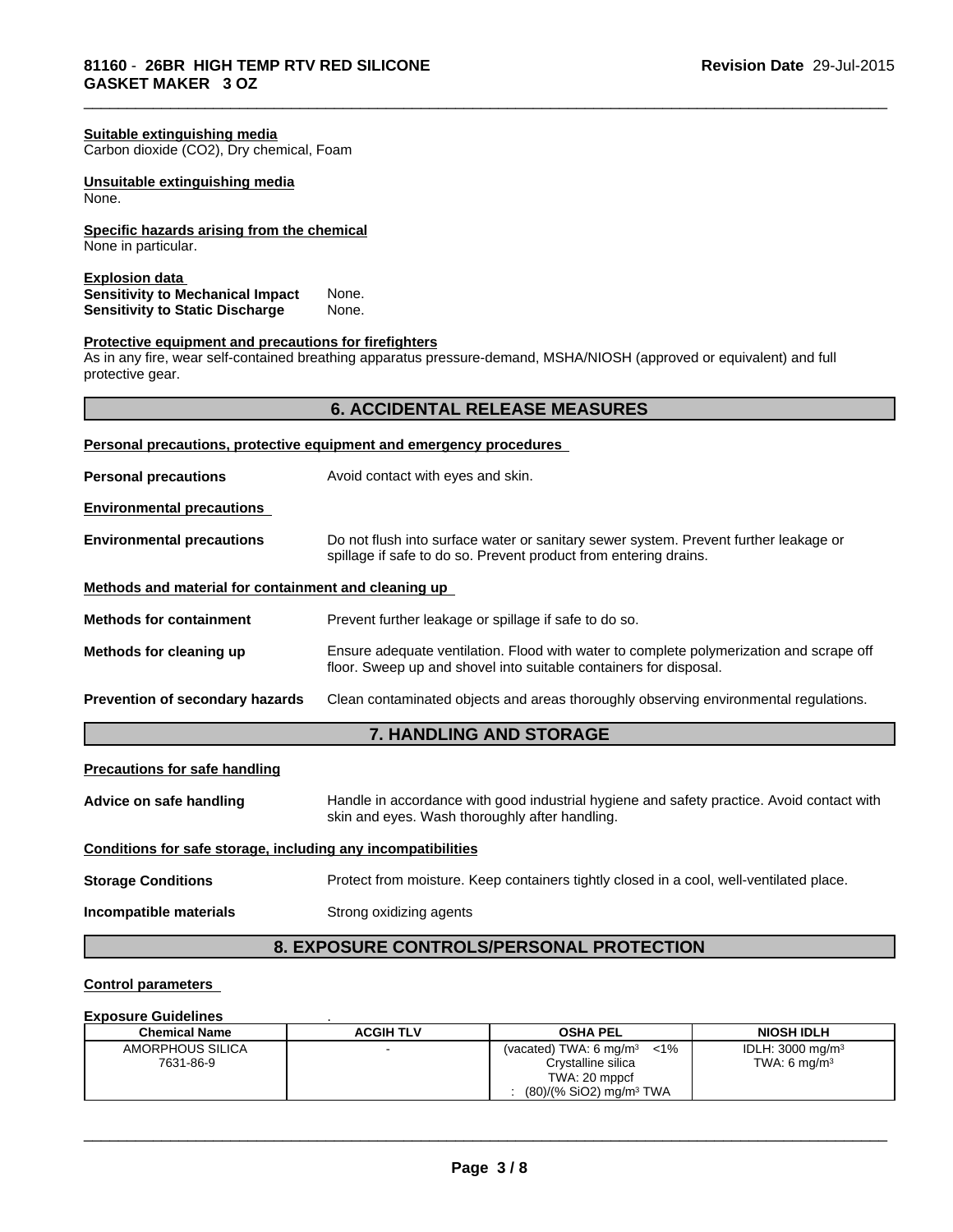| <b>IRON OXIDE</b> | TWA: 5 $mq/m3$ respirable fraction | TWA: $10 \text{ mg/m}^3$ fume                | IDLH: $2500 \text{ mg/m}^3$ Fe dust and  |
|-------------------|------------------------------------|----------------------------------------------|------------------------------------------|
| 1309-37-1         |                                    | TWA: $15 \text{ mg/m}^3$ total dust          | fume                                     |
|                   |                                    | TWA: 5 $mg/m3$ respirable fraction           | TWA: $5 \text{ mg/m}^3$ Fe dust and fume |
|                   |                                    | (vacated) TWA: $10 \text{ mg/m}^3$ fume      |                                          |
|                   |                                    | and total dust Iron oxide                    |                                          |
|                   |                                    | (vacated) TWA: $5 \text{ mg/m}^3$ respirable |                                          |
|                   |                                    | fraction regulated under Rouge               |                                          |
| TITANIUM DIOXIDE  | TWA: $10 \text{ mg/m}^3$           | TWA: $15 \text{ mg/m}^3$ total dust          | IDLH: $5000 \text{ mg/m}^3$              |
| 13463-67-7        |                                    | (vacated) TWA: 10 $mq/m3$ total dust         |                                          |

*NIOSH IDLH Immediately Dangerous to Life or Health*

**Other Information** Vacated limits revoked by the Court of Appeals decision in AFL-CIO v. OSHA, 965 F.2d 962 (11th Cir., 1992).

\_\_\_\_\_\_\_\_\_\_\_\_\_\_\_\_\_\_\_\_\_\_\_\_\_\_\_\_\_\_\_\_\_\_\_\_\_\_\_\_\_\_\_\_\_\_\_\_\_\_\_\_\_\_\_\_\_\_\_\_\_\_\_\_\_\_\_\_\_\_\_\_\_\_\_\_\_\_\_\_\_\_\_\_\_\_\_\_\_\_\_\_\_

## **Appropriate engineering controls**

| <b>Engineering Controls</b>           | Eyewash stations                                                                                                                                |  |  |
|---------------------------------------|-------------------------------------------------------------------------------------------------------------------------------------------------|--|--|
|                                       | Individual protection measures, such as personal protective equipment                                                                           |  |  |
| <b>Eye/face protection</b>            | Wear safety glasses with side shields (or goggles).                                                                                             |  |  |
| Skin and body protection              | Wear protective gloves and protective clothing.                                                                                                 |  |  |
| <b>Respiratory protection</b>         | Use NIOSH-approved air-purifying respirator with organic vapor cartridge or canister, as<br>appropriate.                                        |  |  |
| <b>General Hygiene Considerations</b> | Handle in accordance with good industrial hygiene and safety practice. Regular cleaning of<br>equipment, work area and clothing is recommended. |  |  |

## **9. PHYSICAL AND CHEMICAL PROPERTIES**

## **Information on basic physical and chemical properties**

| <b>Physical state</b>                | Paste                                      |                     |
|--------------------------------------|--------------------------------------------|---------------------|
| <b>Appearance</b>                    | Red                                        |                     |
| Odor                                 | Acetic acid                                |                     |
| <b>Odor threshold</b>                | No information available                   |                     |
| <b>Property</b>                      | <b>Values</b>                              | Remarks • Method    |
| рH                                   | No information available                   |                     |
| Melting point / freezing point       | No information available                   |                     |
| <b>Boiling point / boiling range</b> | No information available Not<br>Applicable | Polymerization      |
| <b>Flash point</b>                   | $> 93$ °C $/ > 200$ °F                     | Tag Closed Cup      |
| <b>Evaporation rate</b>              | $<$ 1                                      | Butyl acetate $= 1$ |
| Flammability (solid, gas)            | No information available                   |                     |
| <b>Flammability Limit in Air</b>     |                                            |                     |
| <b>Upper flammability limit:</b>     | No information available                   |                     |
| Lower flammability limit:            | No information available                   |                     |
| Vapor pressure                       | 10 mm $Hg$                                 |                     |
| Vapor density                        | >1                                         | $Air = 1$           |
| <b>Relative density</b>              | 1.05                                       |                     |
| <b>Water solubility</b>              | Not applicable                             | Polymerization      |
| Solubility in other solvents         | No information available                   |                     |
| <b>Partition coefficient</b>         | No information available                   |                     |
| <b>Autoignition temperature</b>      | No information available                   |                     |
| <b>Decomposition temperature</b>     | No information available                   |                     |
| <b>Kinematic viscosity</b>           | No information available                   |                     |
| <b>Dynamic viscosity</b>             | No information available                   |                     |
| <b>Explosive properties</b>          | No information available                   |                     |
| <b>Oxidizing properties</b>          | No information available                   |                     |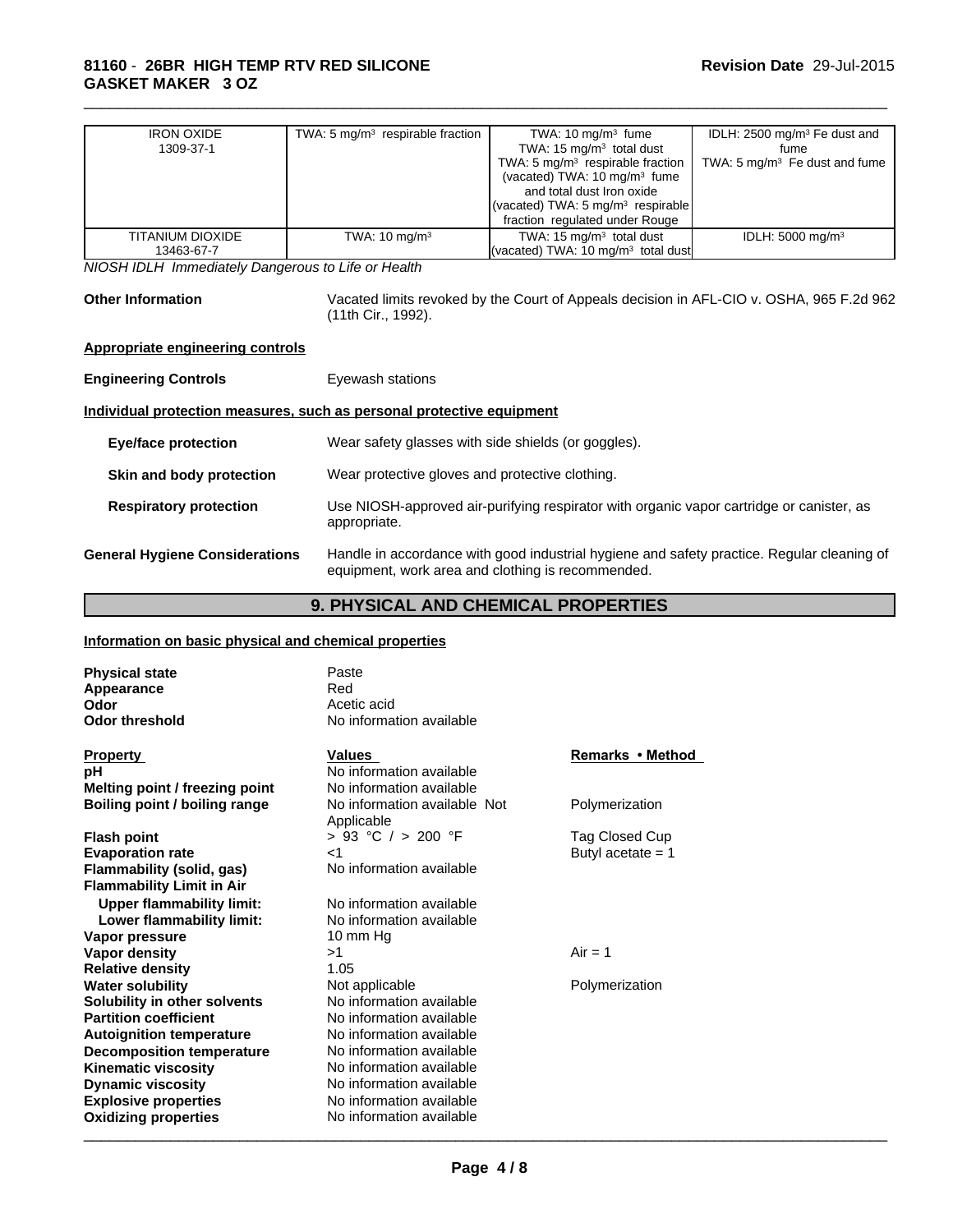#### **Other Information**

**VOC Content (%)** 

**Softening point No information available**<br> **Molecular weight No information available** No information available<br><3% **Density** No information available **Bulk density** No information available

\_\_\_\_\_\_\_\_\_\_\_\_\_\_\_\_\_\_\_\_\_\_\_\_\_\_\_\_\_\_\_\_\_\_\_\_\_\_\_\_\_\_\_\_\_\_\_\_\_\_\_\_\_\_\_\_\_\_\_\_\_\_\_\_\_\_\_\_\_\_\_\_\_\_\_\_\_\_\_\_\_\_\_\_\_\_\_\_\_\_\_\_\_

## **10. STABILITY AND REACTIVITY**

**Reactivity**  No data available

#### **Chemical stability** Stable under recommended storage conditions.

## **Possibility of Hazardous Reactions**

None under normal processing.

#### **Conditions to avoid** Excessive heat.

**Incompatible materials** Strong oxidizing agents

## **Hazardous Decomposition Products**

Carbon oxides Nitrogen oxides (NOx) Formaldehyde Acetic acid

## **11. TOXICOLOGICAL INFORMATION**

## **Information on likely routes of exposure**

| <b>Inhalation</b>   | May cause irritation of respiratory tract.                                         |
|---------------------|------------------------------------------------------------------------------------|
| Eye contact         | Contact with eyes may cause irritation. May cause redness and tearing of the eyes. |
| <b>Skin contact</b> | May cause skin irritation and/or dermatitis.                                       |
| <b>Ingestion</b>    | Ingestion may cause irritation to mucous membranes.                                |

| <b>Chemical Name</b><br>Oral LD50                                    |                       | Dermal LD50             | <b>Inhalation LC50</b>               |  |
|----------------------------------------------------------------------|-----------------------|-------------------------|--------------------------------------|--|
| POLY (DIMETHYLSILOXANE),<br><b>HYDROXY TERMINATED</b><br>70131-67-8  |                       | $> 16$ mL/kg (Rabbit)   | $> 8750$ mg/m <sup>3</sup> (Rat) 7 h |  |
| <b>IAMORPHOUS SILICA</b><br>7631-86-9                                | $>$ 5000 mg/kg (Rat)  | $>$ 2000 mg/kg (Rabbit) | $> 2.2$ mg/L (Rat) 1 h               |  |
| DISTILLATES (PETROLEUM),<br><b>HYDROTREATED MIDDLE</b><br>64742-46-7 | $= 7400$ mg/kg (Rat)  | $>$ 2000 mg/kg (Rabbit) | $= 4.6$ mg/L (Rat) 4 h               |  |
| <b>IRON OXIDE</b><br>1309-37-1                                       | $> 10000$ mg/kg (Rat) |                         |                                      |  |
| <b>IMETHYLTRIACETOXYSILANE</b><br>4253-34-3                          | $= 2060$ mg/kg (Rat)  |                         |                                      |  |
| <b>ITITANIUM DIOXIDE</b><br>13463-67-7                               | $> 10000$ mg/kg (Rat) |                         |                                      |  |

**Information on toxicological effects**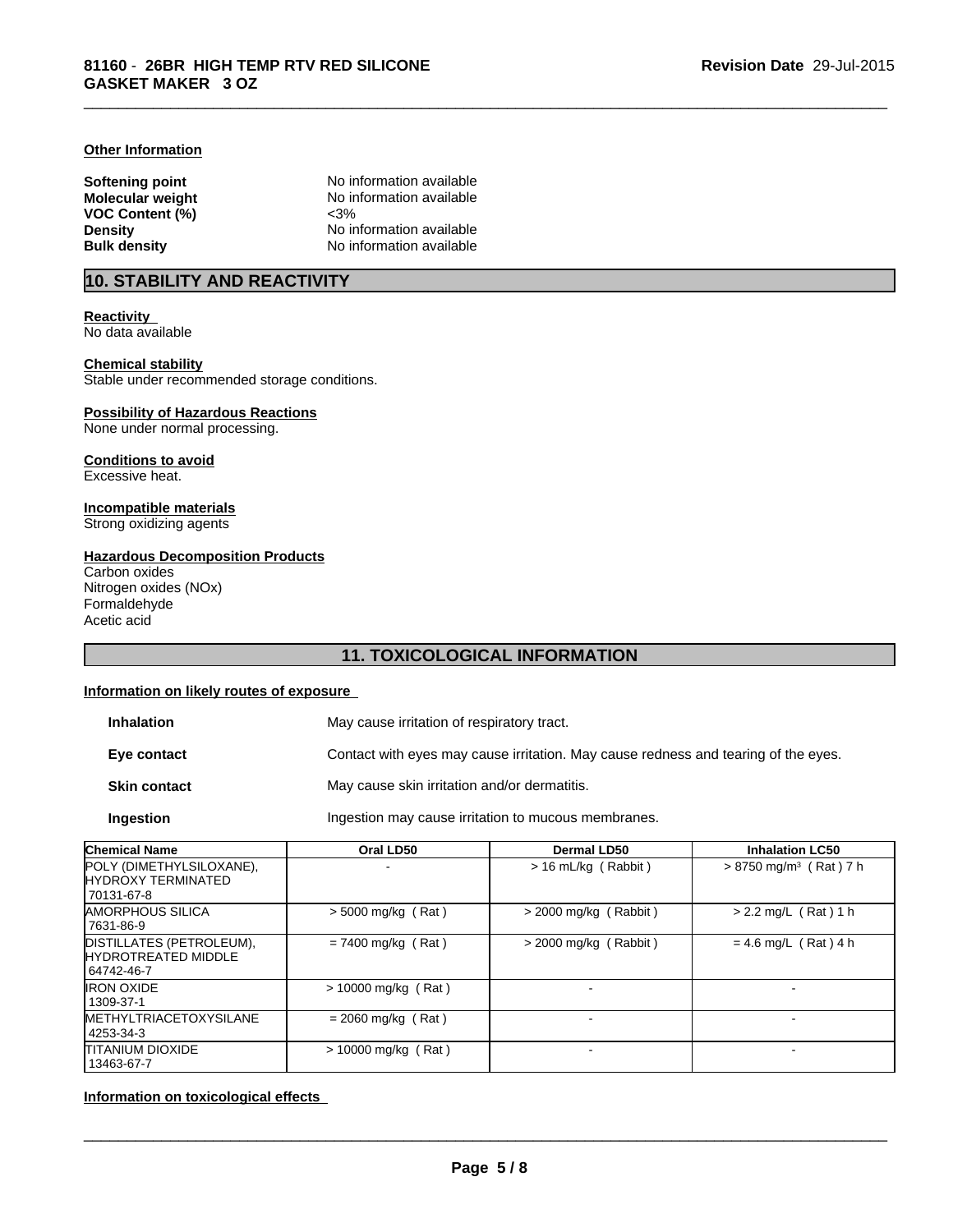**Symptoms** No information available.

#### **Delayed and immediate effects as well as chronic effects from short and long-term exposure**

| <b>Sensitization</b>                                                                 | No information available.                                                                                                                |             |                                                                                          |             |  |
|--------------------------------------------------------------------------------------|------------------------------------------------------------------------------------------------------------------------------------------|-------------|------------------------------------------------------------------------------------------|-------------|--|
| <b>Germ cell mutagenicity</b>                                                        | No information available.                                                                                                                |             |                                                                                          |             |  |
| Carcinogenicity                                                                      |                                                                                                                                          |             | The table below indicates whether each agency has listed any ingredient as a carcinogen. |             |  |
| <b>Chemical Name</b>                                                                 | <b>ACGIH</b>                                                                                                                             | <b>IARC</b> | <b>NTP</b>                                                                               | <b>OSHA</b> |  |
| <b>AMORPHOUS SILICA</b><br>7631-86-9                                                 |                                                                                                                                          | Group 3     |                                                                                          |             |  |
| <b>IRON OXIDE</b><br>1309-37-1                                                       |                                                                                                                                          | Group 3     |                                                                                          |             |  |
| <b>ITITANIUM DIOXIDE</b><br>13463-67-7                                               |                                                                                                                                          | Group 2B    |                                                                                          |             |  |
| Group 2B - Possibly Carcinogenic to Humans<br>Not classifiable as a human carcinogen | IARC (International Agency for Research on Cancer)<br>OSHA (Occupational Safety and Health Administration of the US Department of Labor) |             |                                                                                          |             |  |

*X - Present*

**Target Organ Effects** Eyes, Respiratory system, Skin, Teeth.

#### **The following values are calculated based on chapter 3.1 of the GHS document** .

| ATEmix (oral)                                 | 17289 mg/kg |
|-----------------------------------------------|-------------|
| <b>ATEmix (dermal)</b>                        | 6094 mg/kg  |
| <b>ATEmix (inhalation-dust/mist)</b> 4.8 mg/l |             |

## **12. ECOLOGICAL INFORMATION**

#### **Ecotoxicity**

82.1 % of the mixture consists of components(s) of unknown hazards to the aquatic environment

| <b>Chemical Name</b>     | Algae/aguatic plants          | <b>Fish</b>                       | Crustacea                     |
|--------------------------|-------------------------------|-----------------------------------|-------------------------------|
| AMORPHOUS SILICA         | 440: 72 h Pseudokirchneriella | 5000: 96 h Brachydanio rerio mg/L | 7600: 48 h Ceriodaphnia dubia |
| 7631-86-9                | subcapitata mg/L EC50         | LC50 static                       | ma/L EC50                     |
| DISTILLATES (PETROLEUM), |                               | 35: 96 h Pimephales promelas mg/L |                               |
| HYDROTREATED MIDDLE      |                               | LC50 flow-through 10000: 96 h     |                               |
| 64742-46-7               |                               | Pimephales promelas mg/L LC50     |                               |
|                          |                               | static                            |                               |

#### **Persistence and degradability**

No information available.

#### **Bioaccumulation**

No information available.

#### **Mobility**

No information available.

## **Other adverse effects**

No information available

## **13. DISPOSAL CONSIDERATIONS**

#### **Waste treatment methods**

| <b>Disposal of wastes</b>  | Disposal should be in accordance with applicable regional, national and local laws and<br>regulations. |
|----------------------------|--------------------------------------------------------------------------------------------------------|
| Contaminated packaging     | Do not reuse container.                                                                                |
| <b>US EPA Waste Number</b> | Not applicable                                                                                         |
|                            |                                                                                                        |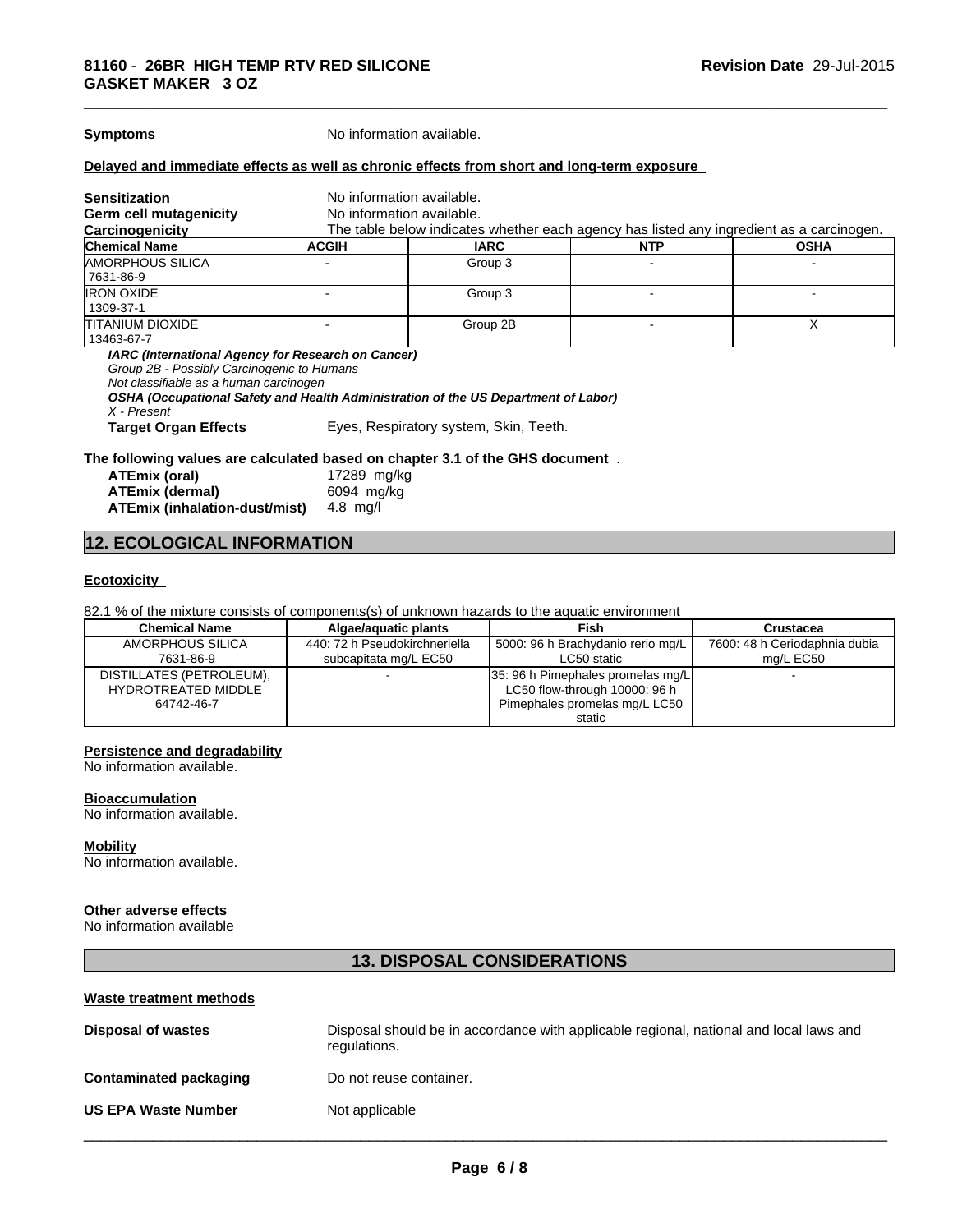## **14. TRANSPORT INFORMATION**

\_\_\_\_\_\_\_\_\_\_\_\_\_\_\_\_\_\_\_\_\_\_\_\_\_\_\_\_\_\_\_\_\_\_\_\_\_\_\_\_\_\_\_\_\_\_\_\_\_\_\_\_\_\_\_\_\_\_\_\_\_\_\_\_\_\_\_\_\_\_\_\_\_\_\_\_\_\_\_\_\_\_\_\_\_\_\_\_\_\_\_\_\_

| DOT<br>Proper shipping name:  | Not regulated |
|-------------------------------|---------------|
| IATA<br>Proper shipping name: | Not regulated |
| IMDG<br>Proper shipping name: | Not regulated |

## **15. REGULATORY INFORMATION**

| <b>International Inventories</b> |             |
|----------------------------------|-------------|
| <b>TSCA</b>                      | Complies    |
| <b>DSL/NDSL</b>                  | Complies    |
| <b>EINECS/ELINCS</b>             | Not Listed. |
| <b>ENCS</b>                      | Not Listed. |
| <b>IECSC</b>                     | Complies    |
| <b>KECL</b>                      | Complies    |
| <b>PICCS</b>                     | Complies    |
| <b>AICS</b>                      | Complies    |

#### **Legend:**

**TSCA** - United States Toxic Substances Control Act Section 8(b) Inventory **DSL/NDSL** - Canadian Domestic Substances List/Non-Domestic Substances List **EINECS/ELINCS** - European Inventory of Existing Chemical Substances/European List of Notified Chemical Substances **ENCS** - Japan Existing and New Chemical Substances **IECSC** - China Inventory of Existing Chemical Substances **KECL** - Korean Existing and Evaluated Chemical Substances **PICCS** - Philippines Inventory of Chemicals and Chemical Substances **AICS** - Australian Inventory of Chemical Substances

### **US Federal Regulations**

### **SARA 313**

Section 313 of Title III of the Superfund Amendments and Reauthorization Act of 1986 (SARA). This product does not contain any chemicals which are subject to the reporting requirements of the Act and Title 40 of the Code of Federal Regulations, Part 372

### **SARA 311/312 Hazard Categories**

| Acute health hazard               | Yes |  |
|-----------------------------------|-----|--|
| <b>Chronic Health Hazard</b>      | N٥  |  |
| Fire hazard                       | N٥  |  |
| Sudden release of pressure hazard | No. |  |
| <b>Reactive Hazard</b>            | N٥  |  |

#### **CWA (Clean Water Act)**

This product contains the following substances which are regulated pollutants pursuant to the Clean Water Act (40 CFR 122.21 and 40 CFR 122.42)

## **CERCLA**

This material, as supplied, contains one or more substances regulated as a hazardous substance under the Comprehensive Environmental Response Compensation and Liability Act (CERCLA) (40 CFR 302)

## **US State Regulations**